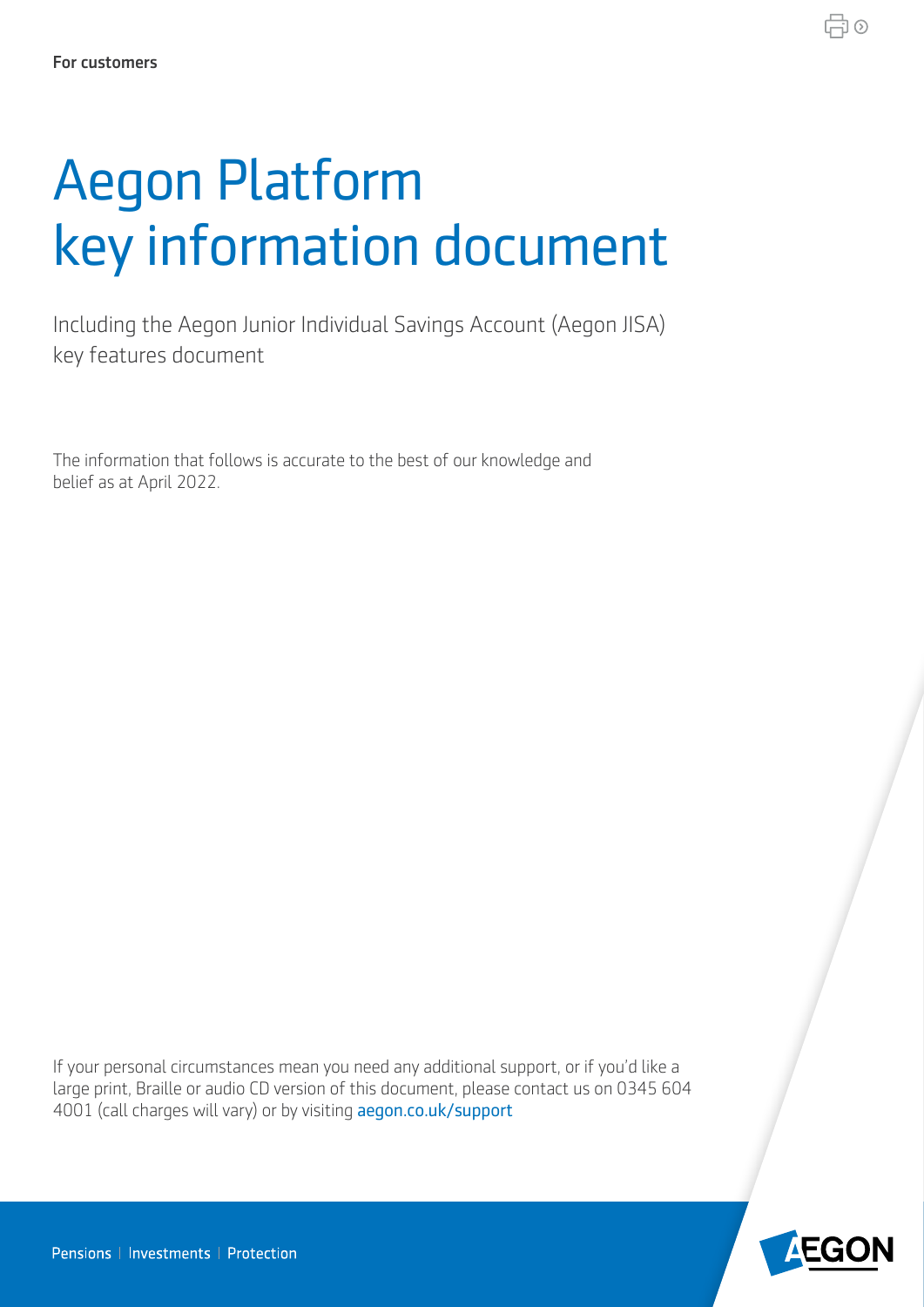#### This document is intended for customers:

- Who receive financial advice and recommendations from a financial adviser.
- Who use an adviser that doesn't provide fnancial advice.
- Who no longer have an adviser.

We use the term 'adviser' to mean either a financial adviser or an adviser, as relevant to you.

You should be aware that certain product options are only available through an adviser. We highlight when this is the case. We also note tasks typically performed by advisers in this document and recommend use of an adviser where we think it is relevant to do so.

If you're uncertain about the options, or if you have a question, your adviser will be able to help if you have one. You can also contact us, please see the contact us section for details. Alternatively if you want to find an adviser in your area, please visit [moneyhelper.org.uk/choosing-a-fnancial-adviser](https://www.moneyhelper.org.uk/choosing-a-financial-adviser)

This document doesn't cover Aegon Retirement Choices, One Retirement, or Retiready.

#### Other documents

It's important that you understand how the Aegon JISA works and what the risks are before you decide to proceed with the application. Please take some time to read this document alongside some others.

- Your personal illustration
- Key Investor Information Documents and fund factsheets for each fund you invest in
- [Our charges guide](https://customerdashboard.aegon.co.uk/content/dam/common/documents/aegon-isa-gia-charges-guide.pdf )
- [Aegon Platform terms and conditions](https://customerdashboard.aegon.co.uk/content/dam/documents/aegon-platform-terms-and-conditions.pdf)

Please [contact us,](https://customerdashboard.aegon.co.uk/content/help-and-support.html?tab=customer-services) or your adviser for copies of these documents.

#### Before you start reading

We've tried to use plain language to make these key features easy to understand. We highlight technical terms the first time they appear in the document and explain them in the definitions section at the end of this document.

We refer to 'you', 'the child', 'we' and 'us' throughout the document. 'You' means the registered contact for the Aegon JISA. 'The child' means the person the Aegon JISA is taken out for. They're also the beneficial owner of the Aegon JISA investments. 'We' and 'us' means Aegon. In this document Aegon means Cofunds Limited.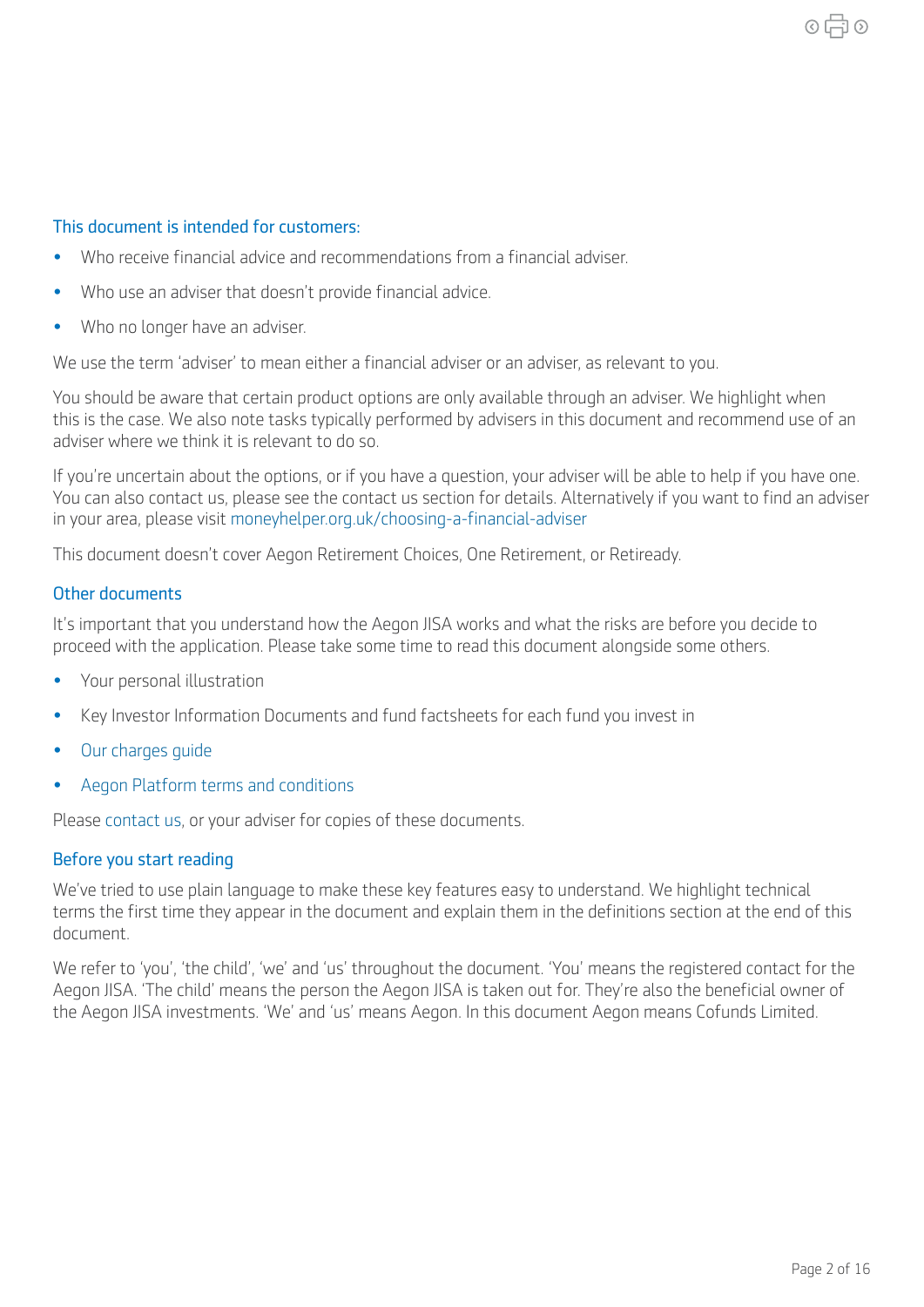## <span id="page-2-0"></span>**Contents**

This document contains links that let you navigate quickly around the document. Use the links to go to that section.

| Part 1 - Key information on the Aegon Platform                              | 4              |
|-----------------------------------------------------------------------------|----------------|
| <b>About the Aegon Platform</b>                                             | $\overline{4}$ |
| <b>Charges</b>                                                              | 6              |
| Other important information                                                 | 6              |
| Part 2 - Key Features of the Aegon Junior Individual Savings Account (JISA) | 9              |
| Understanding and opening my product                                        | 10             |
| Managing the investments                                                    | 12             |
| <b>Transferring a Child Trust Fund</b>                                      | 13             |
| <b>Transferring JISAs</b>                                                   | 14             |
| Other important information                                                 | 15             |
| <b>Part 3 - Definitions</b>                                                 | 16             |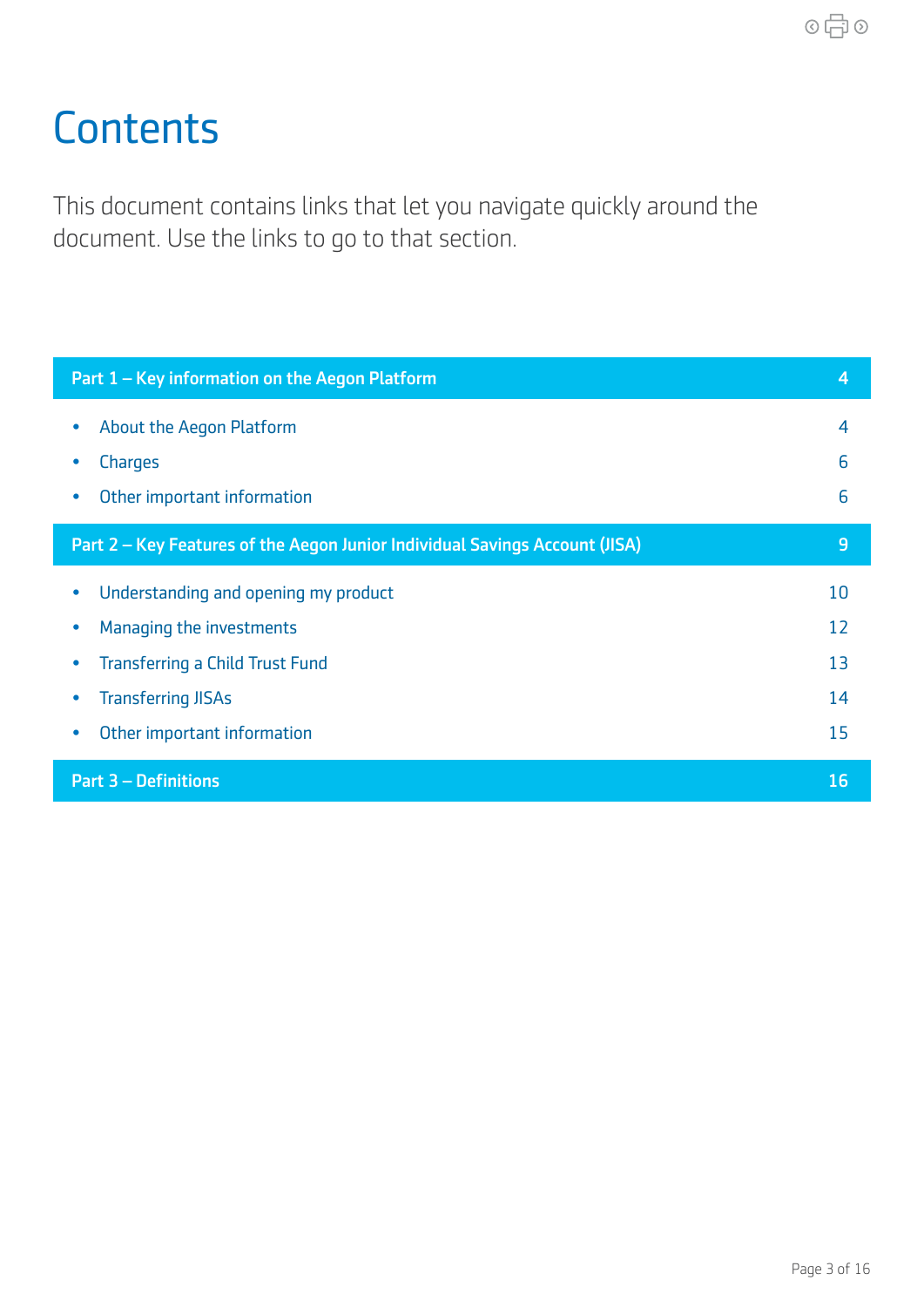## <span id="page-3-0"></span>Part 1: Key information on the Aegon Platform

| Index – use the links to navigate this section of the document. |  |
|-----------------------------------------------------------------|--|
| • About the Aegon Platform                                      |  |
| Charges<br>$\bullet$                                            |  |
| • Other important information                                   |  |

## About the Aegon Platform

#### What is the Aegon Platform?

The Aegon Platform is a digital service that lets you and your adviser, if you have one, arrange, manage and track investments easily. It offers:

- Access to a wide variety of investments in one convenient digital service.
- Online management of the Aegon Platform account.
- 24/7 access to let you see how the portfolio is performing.

With the Aegon Platform, the child will hold an Aegon Platform account which gives access to an Aegon JISA as shown in the diagram below.

If you open an Aegon JISA for the child, you'll receive a customer number for the Aegon Platform account held in the name of the child and a separate product number for their Aegon JISA.



The Aegon JISA is a stocks and shares JISA.

#### About Aegon

We're a purpose-led business that helps our customers reach a lifetime of financial security. We work with advisers, employers and individuals to offer long-term savings, investments, pension solutions and protection products. Aegon UK started out as Scottish Equitable back in 1831. Over the years, we've evolved our brand by combining our proud heritage with Aegon's global strength and insight.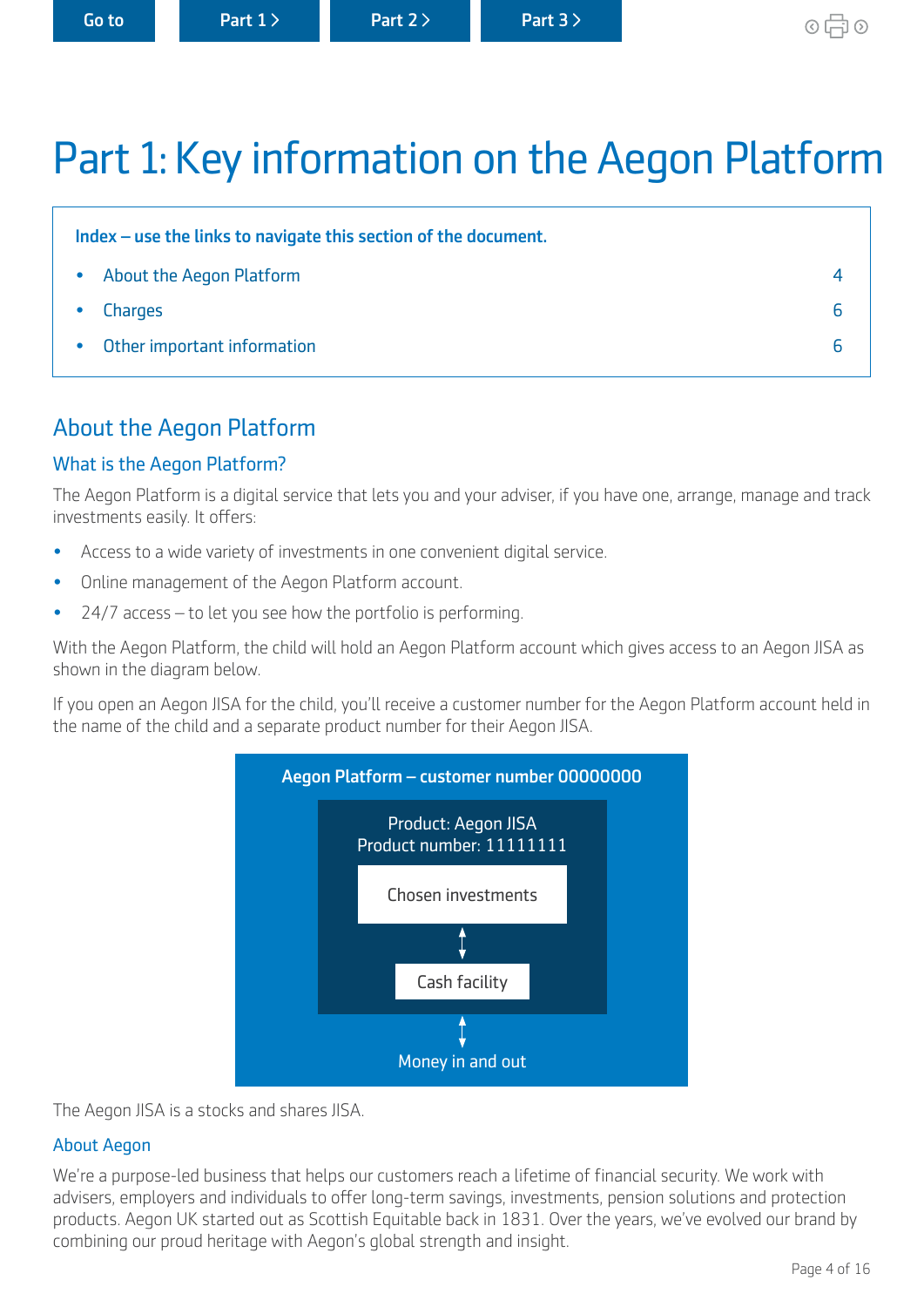#### The role of the Aegon Platform

We're responsible for holding Aegon JISA investments safely on the child's behalf. We have a separate subsidiary company, Cofunds Nominees Ltd, which is dedicated to securely holding JISA investments separately from our own corporate assets and prevents us from mixing investors' money with our own.

Cofunds Limited acts as the ISA manager for the Aegon JISA.

We don't assess or advise on the suitability or appropriateness of the Aegon JISA investments. Your adviser, if you have one, will do this for you. If you don't have an adviser it's up to you to decide on the appropriateness of the investments selected for the child. If you need help or advice, please speak to an adviser.

#### The cash facility

As shown in the diagram on the previous page, when we set up an Aegon JISA, it will have its own cash facility. When payments are made into the JISA, we pay them into the JISA's cash facility before they're invested. We'll also pay out some of the charges and fees from here, and also the proceeds of the ISA to the child when they choose to take them after they turn age 18.

Money in the cash facility earns interest. We'll calculate interest on any cash held in the cash facility each day, and credit that amount to the cash facility once a month. You can find the current [interest rate](https://customerdashboard.aegon.co.uk/content/help-and-support.html?tab=faqs#what-rate-of-interest-is-payable-on-cash-in-my-isa-cash-facility) on our website.

#### Others involved in the investment:

Financial adviser: may arrange to buy and sell investments on your behalf, and may provide fnancial advice and other ongoing services. We only operate with advisers who are authorised and regulated by the Financial Conduct Authority (FCA).

Your adviser has responsibility for ensuring the investment is suitable. Your adviser may charge you a fee for the services they provide.

HSBC: currently the bank where the cash facility money will be held. We use these separate accounts to keep investors' money separate from our own.

Investment managers: also known as investment providers, they manage and provide the diferent investment options available through the Aegon Platform.

### **Charges**

#### What charges will apply to the JISA?

We have a clear and flexible charging structure so you'll know exactly what's being paid for. There are three main charges:

- Annual charge this pays for the administration of the Aegon Platform account.
- Investment charge this covers the investment manager's charge for the chosen investments.
- Adviser charges if you have an adviser, you'll agree a fee for the advice or service they provide. If you want to, you can pay your adviser from the child's product.

#### How much will the charges be?

To find details of the charges that apply, see the illustration provided. You'll find a copy in the document library if you have access. Alternatively, your adviser, if you have one, will be able to provide you with details. Charges might vary in the future. You can also find full details of the charges that may apply in our Charges quide.

Changing your adviser if you have one, could affect your charges as your annual and adviser charges might change. Your new adviser can give you an illustration to show the effect of any changes.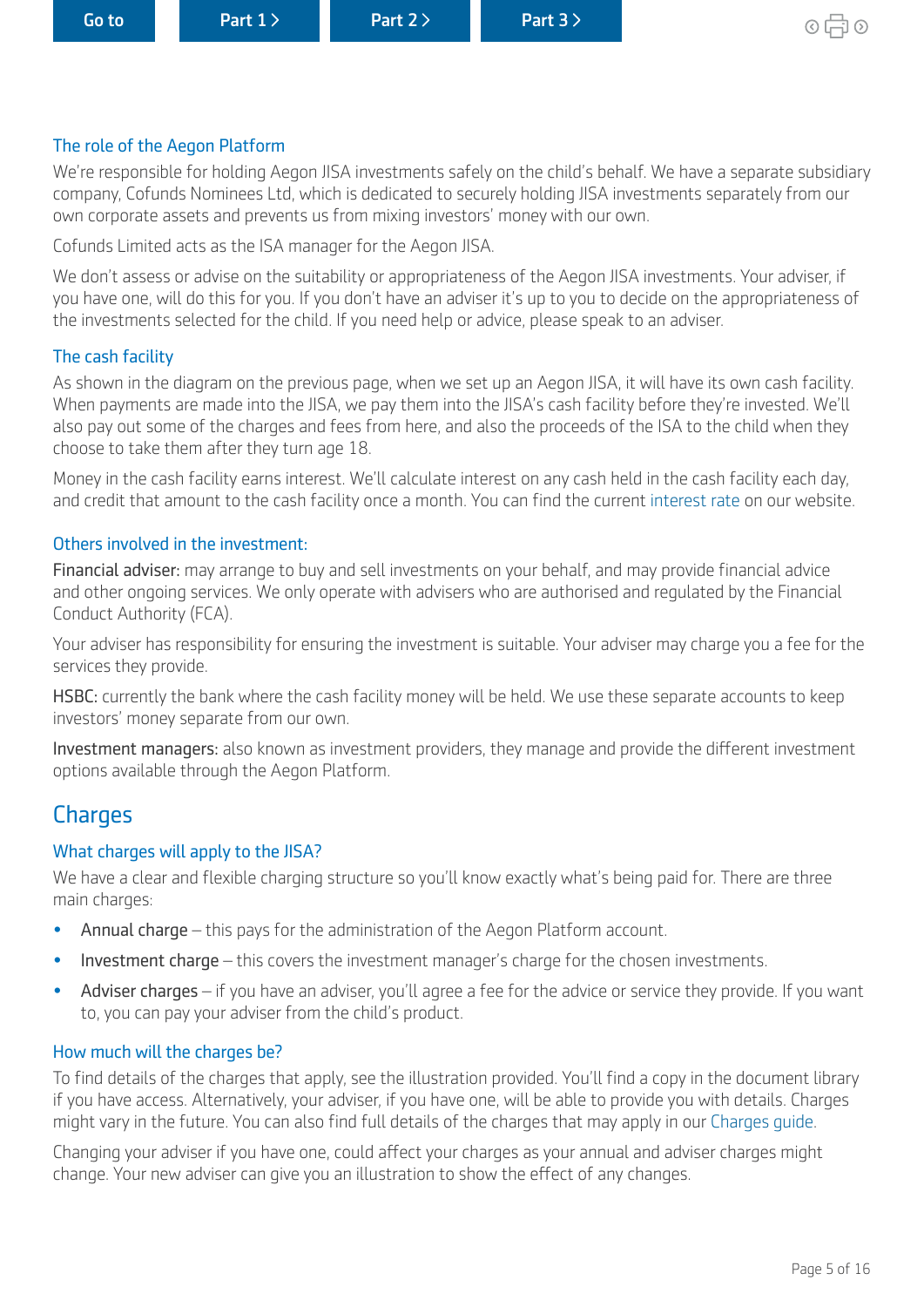<span id="page-5-0"></span>

| <b>Go to</b> ' | Part $1$ | Part $2 \nightharpoonup$ | Part 3 |
|----------------|----------|--------------------------|--------|
|                |          |                          |        |

If we're told that you no longer have an adviser, their charges will stop. You'll pay our standard annual charge and we'll confirm details of the charge before it starts. If you joined the platform on or after 7 May 2018 our standard charge is;

| Total holding       |          |
|---------------------|----------|
| £0 - £99,999        | 0.29%    |
| £100,000 - £249,999 | 0.26%    |
| £250,000 - £499,999 | 0.23%    |
| £500,000 - £999,999 | 0.15%    |
| $£1,000,000+$       | $0.00\%$ |

If you joined the platform before 7 May 2018, please call us to find out the details of the annual charge that would apply if you no longer had an adviser.

#### Paying the annual charge and any adviser charges

We take the annual charge and any adviser charges and fees from the cash facility. It's your and your adviser's, if you have one, responsibility to make sure there's always enough money in the cash facility to meet any charges due.

#### What happens if there's insufficient cash in the product's cash facility to pay the charges due?

If there isn't enough money in the cash facility, we'll take the available cash, then sell from the highest value investment available to the smallest until we have enough to cover the remaining charges due.

#### What if I don't want charges to be paid from the highest value investment available?

You can tell us what investment you want us to sell from to raise cash to pay the charges.

If the value of the chosen investment is too low to cover a particular charge, we'll use the remaining value available of that investment, then sell from the highest value investment available to the smallest to cover the charges.

#### Paying investment charges

The investment charge is normally calculated daily and either taken directly from the investment or taken into account in the fund's unit price calculation, so you won't see it as a separate charge. Please refer to the Key Investor Information Documents or fund factsheets for details of the charges that apply to the investments selected.

### Other important information

#### How to contact us

If you've any questions about the product at any time you should contact your adviser in the first instance. You can also phone or write to us, or visit our support and contact pages at aegon.co.uk/support

Aegon Cofunds Administration. Sunderland SR43 4DN.



If your personal circumstances mean you need any additional support, or if you'd like a large print, Braille or audio CD version of this document, please call us on the number above or visit aegon.co.uk/support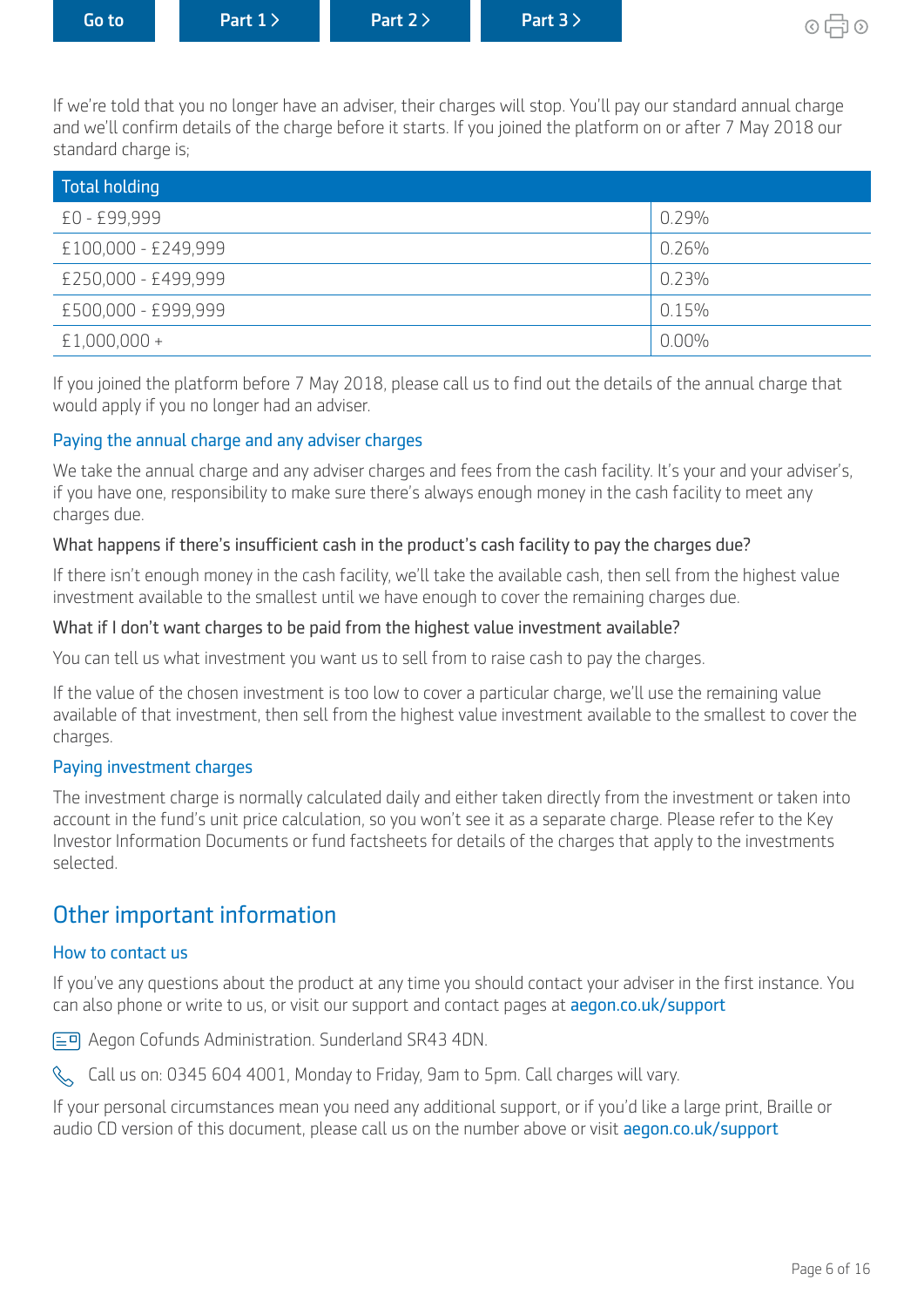#### <span id="page-6-0"></span>How do I make a complaint?

We hope you never have cause to complain, but if you do, you can contact us by:

R Phone: call our helpdesk on 0345 604 4001

Post: you can write to us at Complaints Department, Aegon Cofunds Administration, Sunderland SR43 4DN.

We'll deal with your complaint in line with our [complaints procedure](https://www.aegon.co.uk/content/dam/ukpaw/documents/complaints-procedure.pdf) (we can give you a copy).

If you're not satisfed with our response, you can then raise it with The Financial Ombudsman Service.

**R** Phone: 0800 023 4567.

#### Ln Website: financial-ombudsman.org.uk

Making a complaint to Aegon or referring it to the Financial Ombudsman Service won't affect your legal rights. If your complaint relates to an investment, you should speak to your adviser or the investment manager in question.

#### Is the product covered by the Financial Services Compensation Scheme?

You may be able to seek compensation from the Financial Services Compensation Scheme on behalf of the child for up to £85,000 if we can't meet our obligations (for example, if we were to become insolvent or unable to meet the claims against us). See our factsheet for more information: [Aegon Platform Investor Protection guide.](https://www.cofunds.aegon.co.uk/content/dam/common/documents/aegon-platform-investor-protection.pdf )

You can get more information about compensation arrangements from the Financial Services Compensation Scheme by calling them on 0800 678 1100 or 0207 741 4100. You can also go direct to [fscs.org.uk.](http://fscs.org.uk) Full details are also available from your adviser if you have one.

#### Are there any risks?

Platform risk: as investments are through a platform, there's a risk that an investment manager's systems and ours may show difering amounts while transactions are being processed. If the systems weren't aligned and we went out of business at the same time, the full value of the investment may not be returned.

Investment risk: the value of investments, and any income taken from them, can fall as well as rise and the child may get back less than the amount invested. In addition, there's the potential for reduction in the value of the investment if we have to sell some of it to pay charges.

There are specific risks relating to the funds that can be invested in. Investment risks can be found in the relevant Key Investor Information Document or fund factsheet.

#### Terms and conditions

This key information document gives you the key features of the Aegon JISA. It doesn't include all the definitions, exclusions and terms and conditions. You can find full details in the [terms and conditions](https://customerdashboard.aegon.co.uk/content/dam/documents/aegon-platform-terms-and-conditions.pdf) and [supplement for the Aegon JISA](https://intermediary.aegon.co.uk/content/dam/common/documents/jisa-supplement.pdf). We'll supply a copy of these documents when you open the account for the child with us. You can also view copies from your document library, if you have access, by signing in to the account or you can [contact us](https://customerdashboard.aegon.co.uk/content/help-and-support.html?tab=customer-services).

We have the right to make changes to the terms and conditions in certain circumstances. If this happens, we'll write to you and explain the changes.

#### How Aegon supports advisers

We provide intermediary firms and advisers with additional benefits that designed to enhance the quality of their service to you. These benefits may include some or all of the following: training, software, seminars and marketing materials. Further details of any benefits received from us are available on request from your intermediary firm/adviser.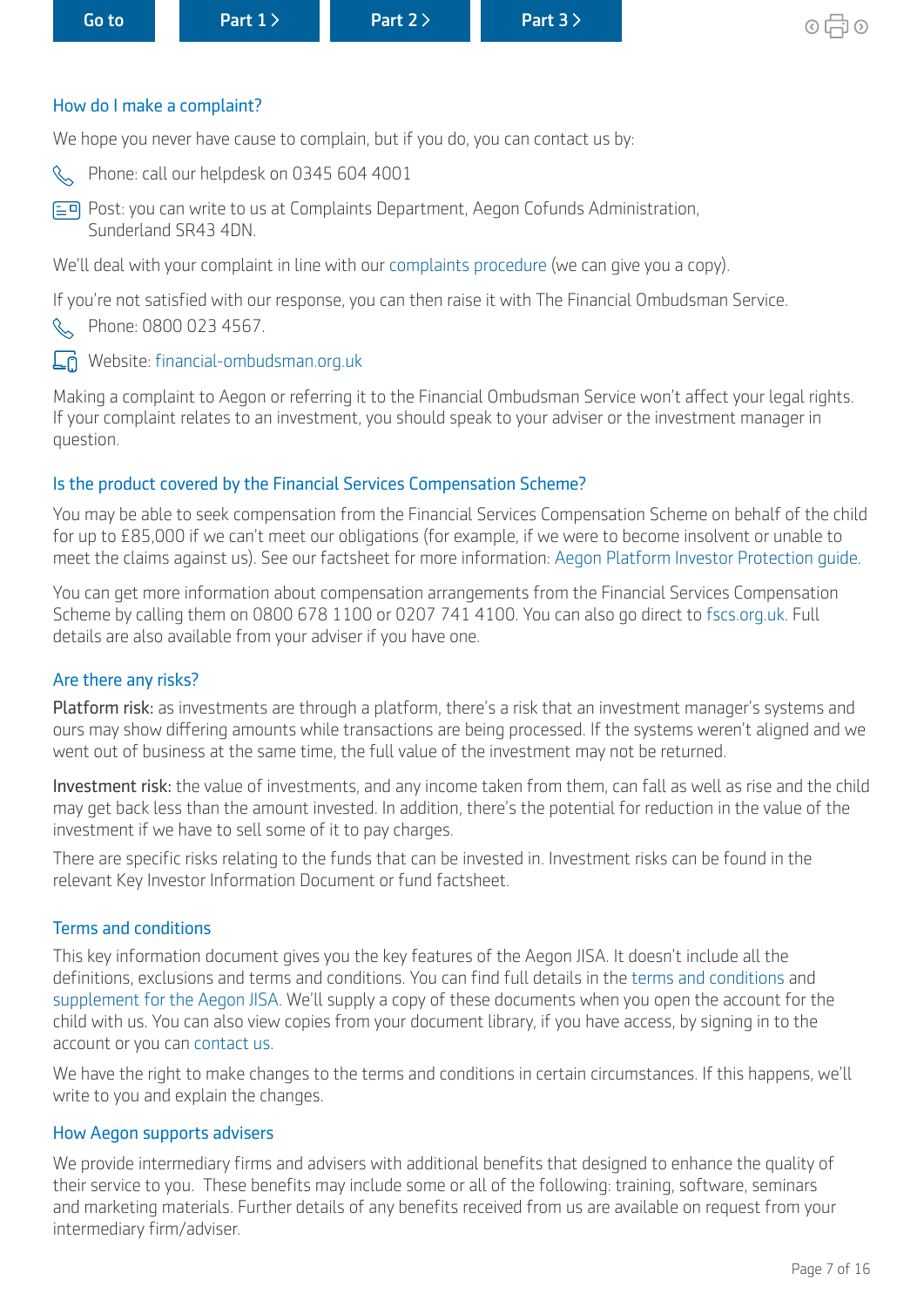#### How we pay our employees

We pay our employees a base salary and, dependent on their role, a yearly bonus. The bonus paid is based on meeting a number of targets set at the beginning of the year. These include the level of profit the company makes from new and existing business. It is also dependent on non-fnancial targets, such as the quality of service we provide.

#### Client categorisation

There are various categories of client set out in the financial regulations. If you buy an Aegon JISA, we'll treat the child as a 'retail client'. Being a retail client gives them the greatest level of protection under the regulations and ensures they get full information about any products bought.

You can choose to be categorised as a professional client or an eligible counterparty, but this means you receive less information about our products and services. Also, you would not be entitled to receive a suitability report or appropriateness assessment where these would be required for retail clients.

If, under the regulations, they're a professional client or eligible counterparty, we'll still treat the child as a retail client although this would not necessarily mean that you would be eligible to refer any complaints to the Financial Ombudsman Service or to make a claim under the Financial Services Compensation Scheme.

#### Conficts of interest

During the life of your investment conficts of interest may arise between you and us, our employees, our associated companies or our representatives. A conflict of interest is where our duties to you as a customer may confict with what's best for us. To ensure we treat customers consistently and fairly we maintain a [Conflicts of](https://www.aegon.co.uk/content/dam/ukpaw/documents/conflicts-of-interest-policy.pdf)  [interest policy](https://www.aegon.co.uk/content/dam/ukpaw/documents/conflicts-of-interest-policy.pdf) on how to identify and manage these conficts.

A summary of our policy is detailed below. We:

- Will consider the interests of all our customers and treat them fairly.
- Will manage conficts of interest fairly to ensure that all customers are treated consistently and to prevent any conflicts of interest from giving rise to a material risk of damage to the interests of our customers.
- Have in place procedures to ensure that staff identify and report any new conflicts.
- Keep a written record of any conficts or potential conficts.
- Will disclose any relevant confict to a customer before undertaking business with that customer, if appropriate.
- Will carry out an annual review to identity any new conficts.
- Will ensure new business developments identify any new conficts of interest.

This policy applies to any company to whom we delegate any of our responsibilities.

#### Aegon UK Retail Order Execution Policy

We maintain an Aegon UK Retail [Order execution policy](https://customerdashboard.aegon.co.uk/content/dam/common/documents/order-execution-policy-summary-aegon-uk-retail.pdf) in accordance with all FCA Conduct of Business rules. You should read this document before investing as it tells you how we deal with investment instructions.

#### Law and language

All correspondence will be made in English. All communications from us will normally be by letter, email or telephone. The law of England and Wales will apply to any legal dispute and the courts of England and Wales shall have exclusive jurisdiction to settle any such dispute. Full details of the legally binding contract between you and Aegon is contained or referred to in the [terms and conditions](https://customerdashboard.aegon.co.uk/content/dam/documents/aegon-platform-terms-and-conditions.pdf) and the [supplement for the Aegon JISA.](https://intermediary.aegon.co.uk/content/dam/common/documents/jisa-supplement.pdf )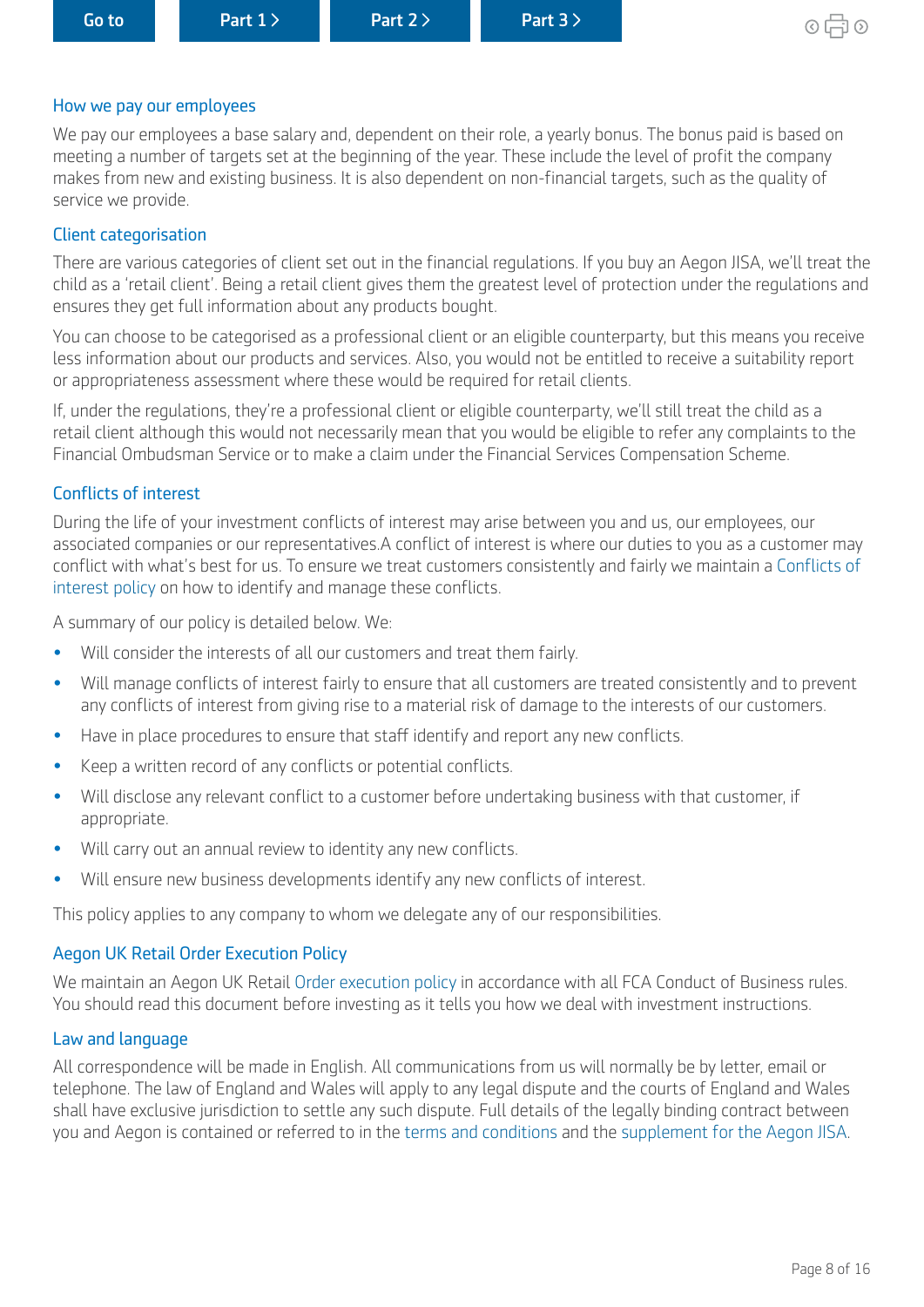## <span id="page-8-0"></span>Part 2: Key features of the Aegon keyfacts Junior Individual Savings Account (JISA)

## Provided by Cofunds Limited

The Financial Conduct Authority (FCA) is a fnancial services regulator. It requires us, Aegon, to give you this important information to help you decide whether the Aegon JISA is right for the child. You should read this document carefully so that you understand what you're buying, and then keep it safe for future reference.

This document is important as it governs your, and the child's, rights as investors.

If you're not sure about any of the information provided, or have any questions, please speak to your adviser if you have one, or contact us.

#### Its aim

To provide a tax efficient investment for the benefit of a child, with the potential for capital growth, usually until age 18. The Aegon JISA can be invested in a wide range of investments, which are available on the Aegon platform.

#### Your commitment

You're committing to:

- Making contributions within the annual JISA allowance set by the government, or transferring a JISA from another provider, or both.
- Regularly reviewing the Aegon JISA with your adviser if you have one. This will let you check that it's on track to achieve your goals.
- Making sure there's enough cash in the cash facility to cover any withdrawals and all charges if they're being paid from the Aegon JISA.

After investing in an Aegon JISA, the child can't access the money in the JISA until age 18. As the value of a stocks and shares JISA can fall as well as rise, you should consider this a medium to long-term investment of five years or longer.

Once the account is open, it will remain in place until the child is 18. During this time the child may not hold another stocks and shares JISA with another provider, but the child may have a cash JISA with another provider, and also an 'adult' cash ISA from age 16. You'll have the right to transfer either JISA account to another authorised JISA Manager at any time if you're the registered contact for the JISAs you want to transfer.

#### Risks

When you use the Aegon JISA the main risk is that the value of the investments and any income you take from it can fall as well as rise and isn't guaranteed.. The child may get back less than the amount invested.

The tax treatment of JISAs may change so that investing in funds through the Aegon JISA is no longer a tax efficient option. For risks specific to each investment held in the JISA, please see the relevant investmentspecific information, including fund Key Investor Information Documents (KIID), factsheets or fund prospectuses. Please [contact us,](http://aegon.co.uk/support.html) or your adviser for copies.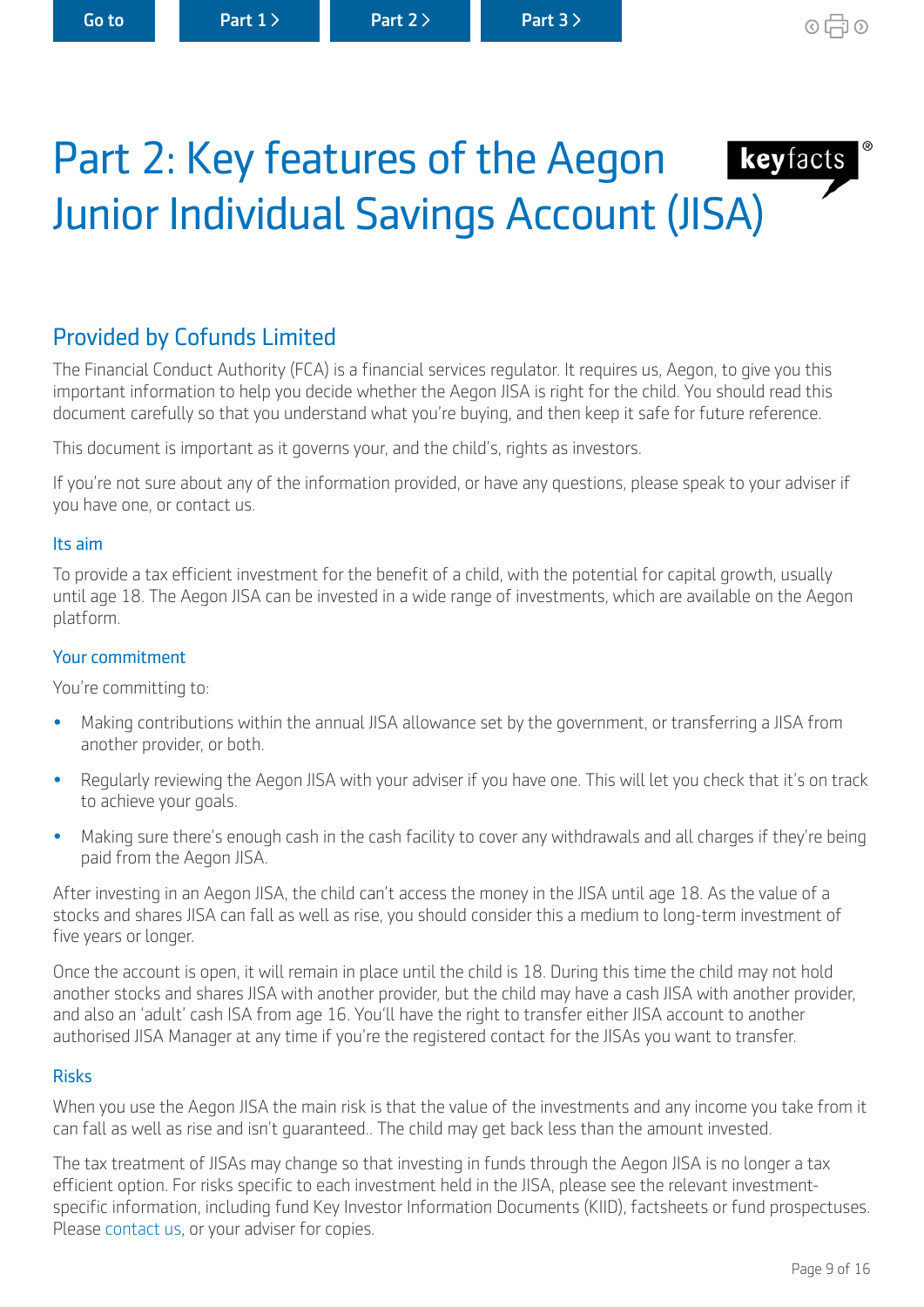<span id="page-9-0"></span>

## Questions and answers

| Index – use the links to navigate this section of the document. |    |
|-----------------------------------------------------------------|----|
| Understanding and opening my product<br>$\bullet$               | 10 |
| Managing the investments                                        | 12 |
| <b>Transferring a Child Trust Fund</b>                          | 13 |
| <b>Transferring JISAs</b>                                       | 14 |
| Other important information                                     | 15 |

## Understanding and opening my product

#### What's a JISA?

A type of Individual Savings Account (ISA) for children that's managed by a registered contact. There are two types of account: stocks and shares, and cash. A child can hold one of each type of JISA. We only ofers a stocks and shares JISA.

#### What are the tax benefits of JISAs?

With JISAs:

- Investment income in the JISA isn't generally subject to income tax and there is no capital gains tax on any growth in the value of the investments. You won't pay income tax or capital gains tax on withdrawals either.
- There's no need to declare any gains or income received in the JISA to HM Revenue & Customs and any income generated from parental subscriptions doesn't count towards the parent's taxable income.
- If the JISA plan value is paid out to the child after they reach the age of 18, the withdrawal is free of any tax charge. If the child dies then the money in the JISA will form part of their estate and may be liable for Inheritance Tax.
- Any interest earned from the cash held within the Aegon JISA's cash facility is tax free.
- Rebates, which are payments to the child's JISA of some of the cost of holding an investment, aren't subject to tax if the investments are held in a JISA.

The tax benefits depend on the child's individual circumstances. If the tax treatment of JISAs change in future, investing through the Aegon JISA may no longer be a tax-efficient option. Please speak to your adviser, if you have one, for further information on tax.

#### What are the charges?

For information on the specific charges please refer to the illustration and the charges quide.

#### Who can hold an Aegon JISA?

To hold an Aegon JISA the child needs to:

- Be under the age of 18.
- Have been born on or after 3 January 2011 or not hold a Child Trust Fund account.
- Be resident in the UK for tax purposes, unless they're currently a Crown employee, or the spouse, registered civil partner or dependent of a Crown employee. They can't be a US citizen or US tax payer.

When you open an Aegon JISA for the child, you'll have to agree to the Aegon JISA Platform terms and conditions. Page 10 of 16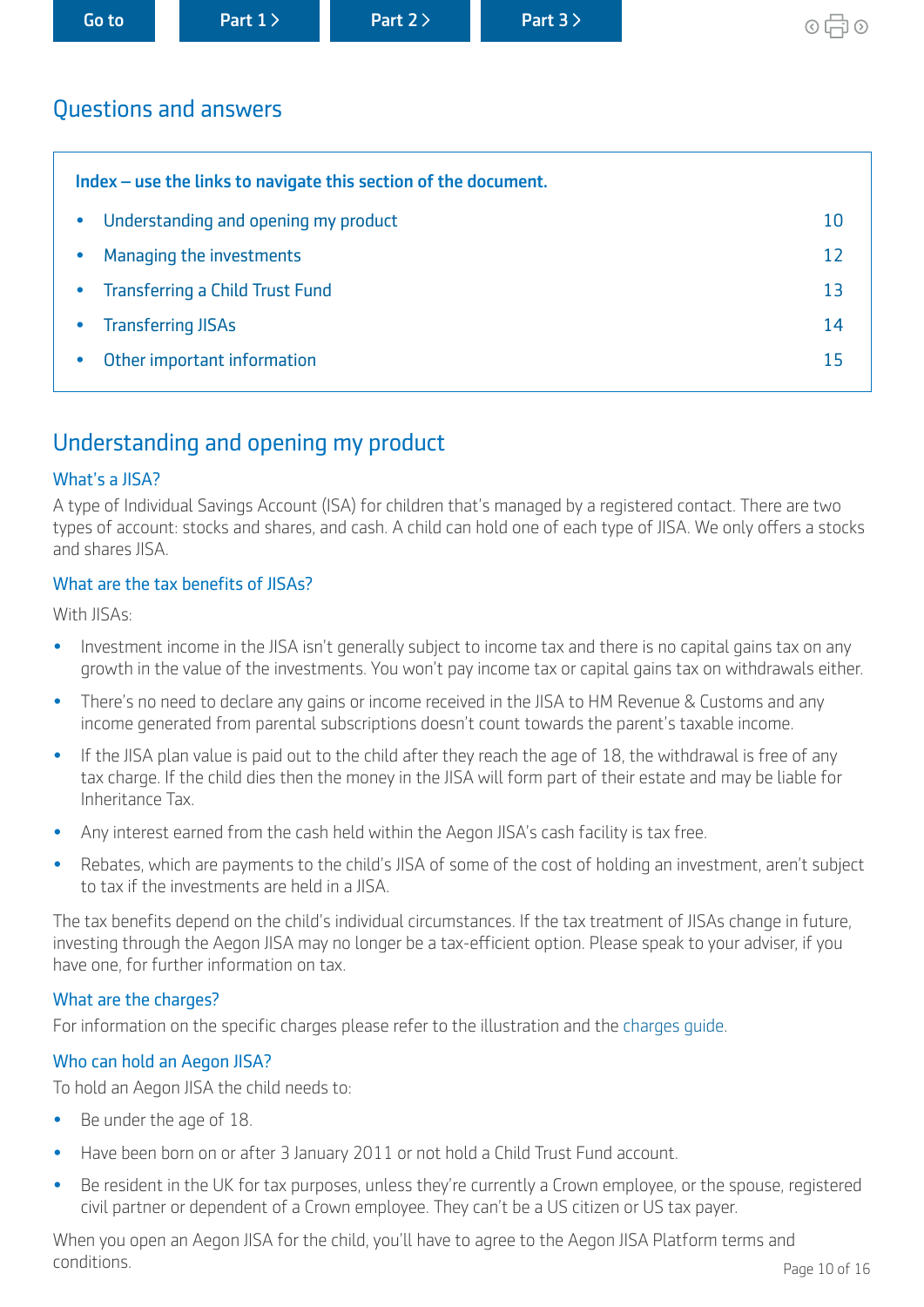#### Can JISAs be held jointly?

No, JISAs can only be held in a single name.

#### Who can make payments to the Aegon JISA?

Any person can make payments to the child's JISA as long as:

- The person making payments doesn't need to be resident in the UK, but the payment must be in sterling drawn on a UK bank account.
- We consider all payments to the Aegon JISA as a gift to the child, which means we can't repay or refund the person paying in at any time after the cancellation period once the funds are in the JISA.

#### Whose name will the JISA be in?

The account will be in the name of the child, who remains the beneficial owner. However, the registered contact, responsible for administering the account:

- Before the child's 16th birthday, must be a person with parental responsibility for the child.
- On or after the child's 16th birthday, can be either the child or a person with parental responsibility.

#### How much can be paid into JISAs for the current tax year?

It's possible to pay up to the annual JISA allowance into a JISA each tax year. The JISA allowance for the current tax year is £9,000. This covers both a stocks and shares JISA and a cash JISA held in the child's name.

| <b>Lump sums</b>  | <b>Regular payments</b> |
|-------------------|-------------------------|
| From £1 to £9,000 | From £1 per month.      |

Transferring money from a JISA from a previous tax year doesn't count towards the child's annual JISA allowance for the current tax year. For full information on the annual JISA allowance visit [gov.uk/individual-savings](http://www.gov.uk/individual-savings-accounts)[accounts](http://www.gov.uk/individual-savings-accounts)

#### How can the JISA allowance be used in the current tax year?

The whole of the child's annual JISA allowance can be invested in a stocks and shares JISA, such as the Aegon JISA. Alternatively, all or a proportion of the child's allowance can be invested in a cash JISA (we don't ofer a cash JISA). If the whole of the JISA allowance in a particular tax year isn't put into a cash JISA, the remainder can be paid into a stocks and shares JISA. This allows a balance of cash and stock-market based investments to be made to meet the child's needs.

#### What options are available for paying money into the Aegon JISA?

| <b>Method</b>                          | <b>Regular payments</b> | Single payments                                           | <b>Transfer payments</b> |
|----------------------------------------|-------------------------|-----------------------------------------------------------|--------------------------|
| Cheque                                 |                         | $\blacktriangleright$ (No post-dated<br>cheques accepted) |                          |
| BACS, CHAPS,<br><b>Faster Payments</b> |                         |                                                           |                          |
| Direct Debit                           |                         | ×                                                         |                          |
| Re-registration                        | N/A                     | N/A                                                       |                          |

#### Is it possible to stop or change the value of regular payments?

Yes. Regular payment amounts can be changed at any time. It's also possible to stop or to take a break from making payments whenever required, leaving the child's savings invested. Any payment break is likely to reduce the amount shown in your illustration you'll receive if you set up regular payments. You should speak to your adviser, if you have one, about taking breaks from paying into the Aegon JISA.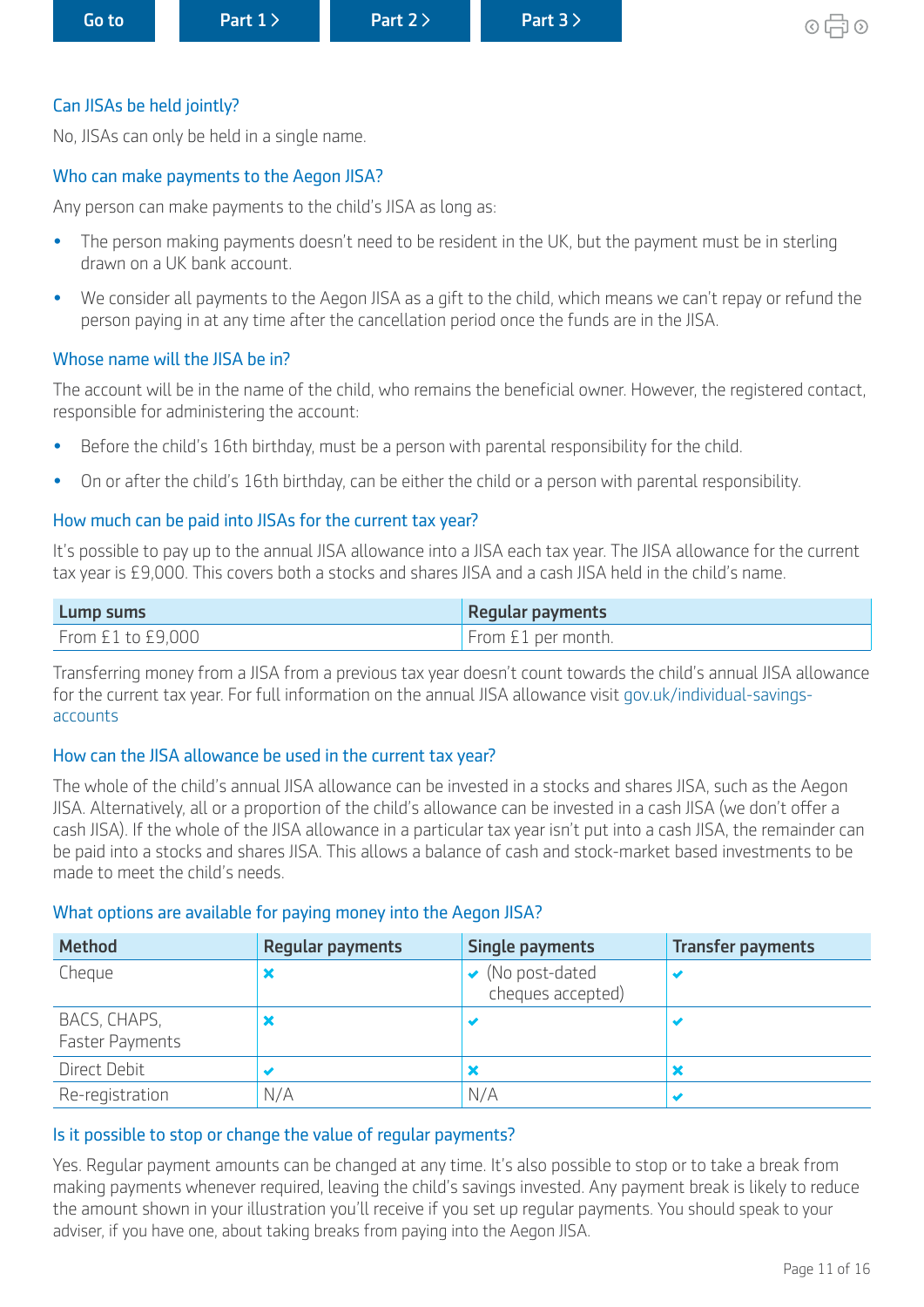#### <span id="page-11-0"></span>What happens to the child's JISA when they turn 16?

We'll contact the child to advise them that they have the option to take control of the JISA by becoming the registered contact. A child turning 16 can apply to open a JISA if they don't already hold one, and act as the registered contact. They can also open a Cash ISA.

#### What happens to the child's JISA when they turn 18?

Prior to turning 18 we'll contact the child to advise that we'll automatically change their Aegon JISA into an Aegon ISA when they reach 18, and explain their options and what they need to do.

### Can I take money out of the JISA?

The child can withdraw funds when they reach age 18 at which point the product becomes an ISA. They can only withdraw funds before age 18 if they're terminally ill. If they die before they're 18, the Aegon JISA will close and the money will belong to the child's estate.

## Managing the investments

#### Where are the payments invested?

We'll put the payments in the cash facility, then invest them according to your instructions after taking charges. You or your adviser can select investments online by logging into the child's account. If you're unsure how you want to invest the payments, please speak to an adviser. If we don't receive an investment instruction, the cash will stay in the cash facility and any interest earned will be tax free.

#### How can I monitor the investment?

You can check online to see how the Aegon JISA investments are performing if you have access. We'll also send you statements every three months showing the value of the investments. You can also contact us or your adviser.

#### Can I change the investments the payments are invested in?

Yes. If you sell and buy an investment as part of the same switch request, we'll place the instruction to buy the new fund(s) when we get confrmation of the sell price(s) of the fund(s) you're switching out of.

#### Important

In certain circumstances where you have instructed a switch, the JISA's cash facility may show a negative balance for a few days until the sale proceeds have been received.

#### What are the options for income distributions?

You have two options for the money generated as income from an investment:

- Leave the income as cash within the cash facility of the Aegon JISA. Any income left as cash in the cash facility may be used towards payment of charges.
- Reinvest income back into the same investment at the next trading point, so it helps to grow the child's savings over time.

#### What's rebalancing and how do I access it?

Over time the value of the diferent investments held will change as some investments perform better than others. This means the mix of investments held will drift from the original mix, and may no longer be in line with your objectives. Rebalancing moves the investments back in line with the original investment mix.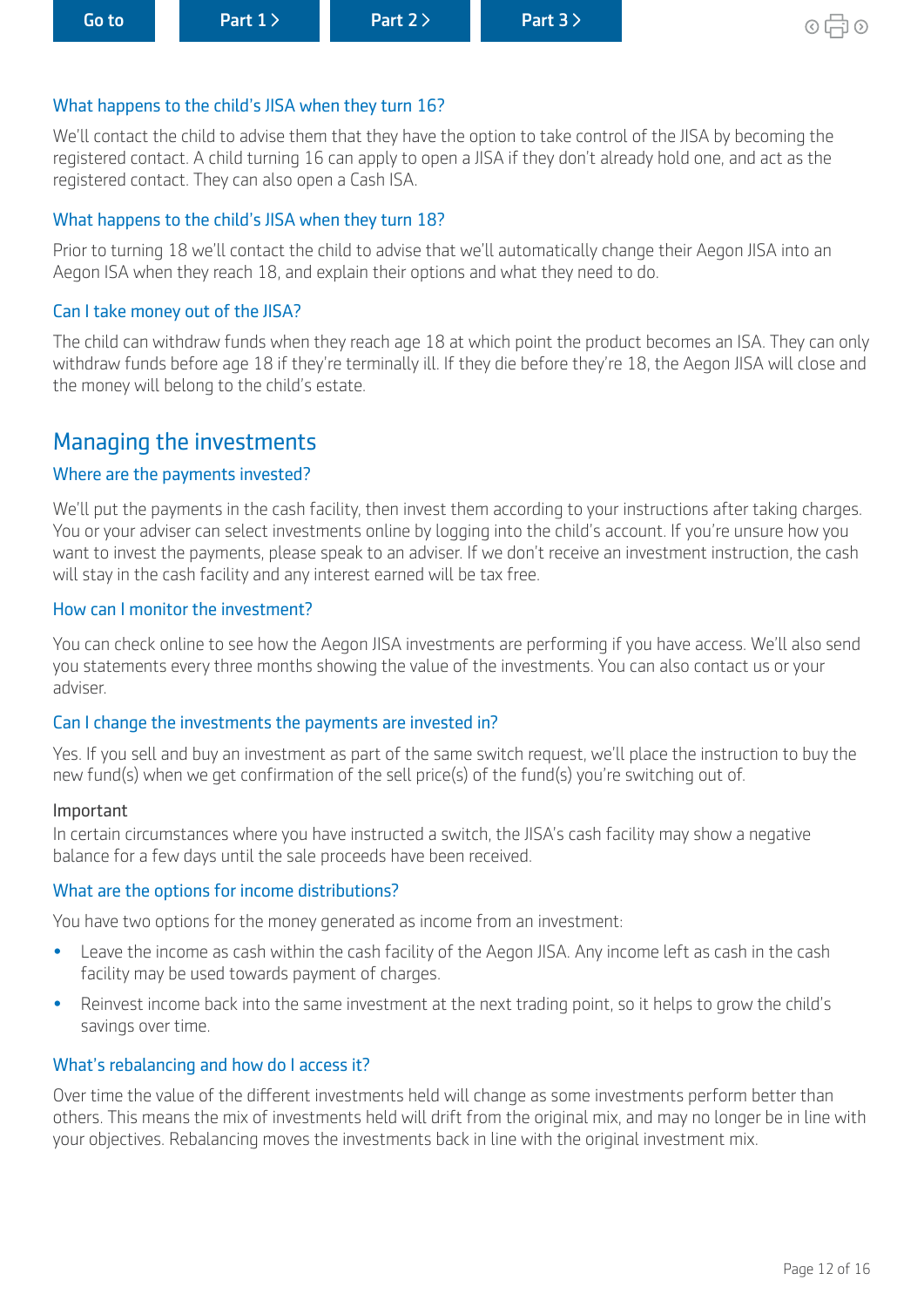<span id="page-12-0"></span>You'll need an adviser if you want to set rebalancing up. Your adviser would instruct a rebalance of the investments on an ad hoc, quarterly or yearly basis for the Aegon JISA. We don't charge anything extra if you use this feature.

## Transferring a Child Trust Fund (CTF)

#### Can an existing CTF be transferred to an Aegon JISA?

Yes, you can transfer a cash CTF or a stocks and shares CTF held with another provider to an Aegon JISA. The minimum transfer value is £1. We don't charge for CTF transfers.

#### Transferring the CTF

You have to transfer the whole CTF, as a child can't hold both a CTF and a JISA at the same time. The transfer closes the CTF and invests the money into an Aegon JISA.

It may be possible to transfer any funds already held as a 're-registration', which we explain below, or for them to be sold with the transfer being in cash, or a combination of these options. Any amount already subscribed in a previous tax year won't count towards the current tax year subscription. Please note that the stakeholder CTF annual charge cap of 1.5% won't be included in an Aegon JISA.

You should consider the diferences between the investments before you decide to transfer. It may not necessarily be in the child's best interests to transfer the CTF to a JISA.

#### How do I transfer a CTF to Aegon?

#### Stocks and shares CTFs

When you transfer, you may be able to re-register funds or transfer cash (or a combination of these).

- Re-registration of investments: if you want to keep the same choice of investments when you transfer a CTF, it may be possible to re-register them. This means that the investments will simply be moved to sit within a new Aegon JISA. To do this the investments need to be available on the Aegon Platform and the CTF manager must support re-registration. The money will remain fully invested and no initial charges will apply to the transfer.
- Cash transfers: if the existing CTF manager doesn't support investment re-registration or you want to change investments, the investments you currently hold in the CTF will be sold. The cash proceeds will then be transferred directly to Aegon to purchase the investments of your choice. This is called a cash transfer, and it requires the investments to be sold then reinvested.

#### Cash CTFs

You can purchase the investments of your choice when we receive the cash from the CTF into the Aegon JISA's cash account.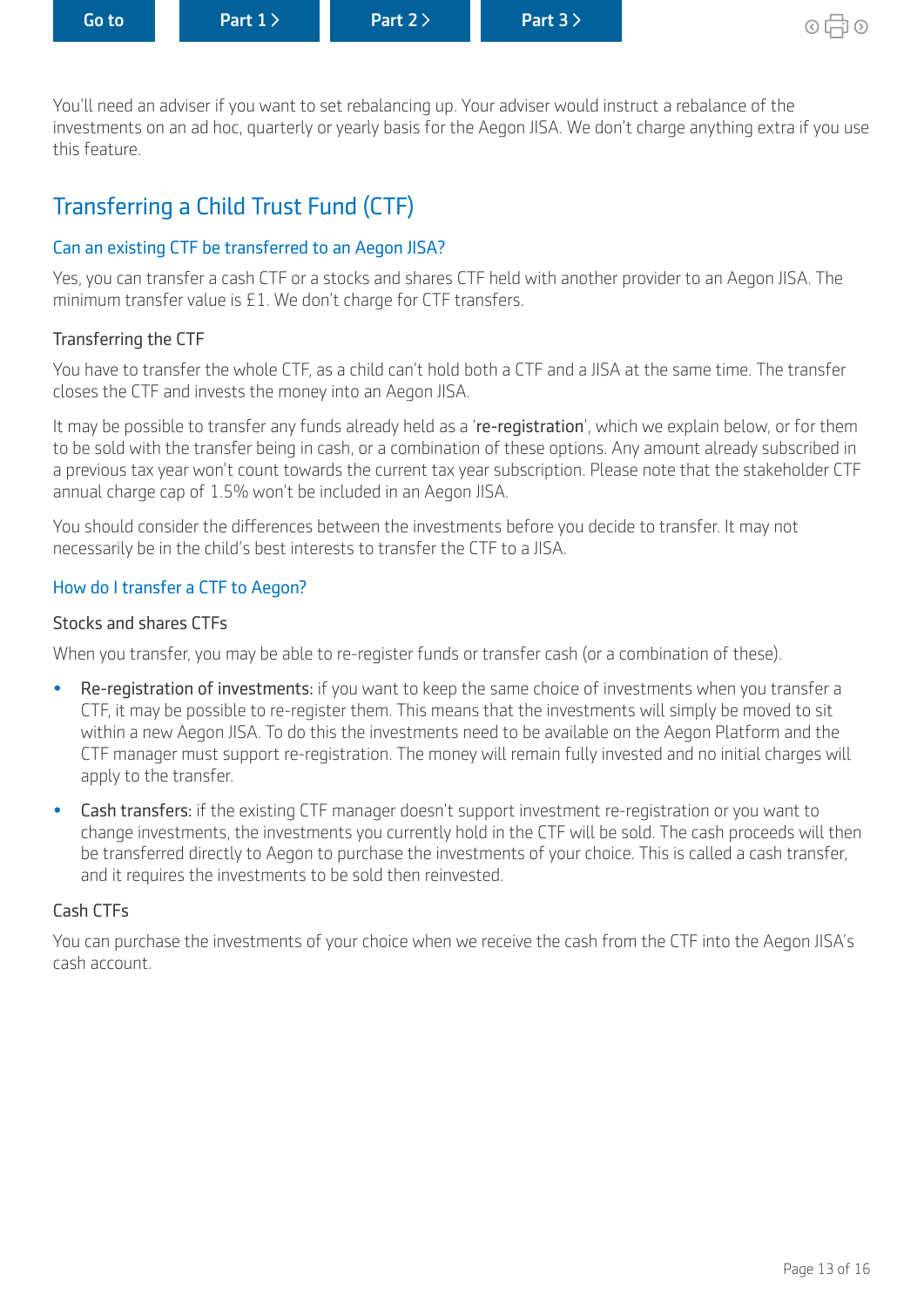## <span id="page-13-0"></span>Transferring JISAs

#### Can I transfer an existing JISA into an Aegon JISA?

Yes, if you're the registered contact you can transfer an existing stocks and shares and/or cash JISA held with another provider into the Aegon JISA. We don't make an additional charge for JISA transfers.

Stocks and shares JISA – If the child holds a stocks and shares JISA with another provider and you'd prefer to hold it with us, you must transfer the full amount as the child can only have one stocks and shares JISA at any time. We'll treat any amount already subscribed in the current tax year as part of the child's current tax year JISA allowance.

Cash JISA – You can transfer a cash JISA in full to the Aegon stocks and shares JISA. Once the transfer is complete, the cash JISA will close. Again, we'll treat any amount already subscribed in the current tax year as part of the child's current tax year JISA allowance.

#### How do I transfer an existing JISA to Aegon?

You can do this by re-registering the existing investments, as cash, or a combination of these.

- Re-register existing investments: if you want to keep the same investments when you transfer the JISA, it may be possible for them to be moved to the new Aegon JISA. We call this re-registration. To do this, the investments need to be available on the Aegon platform and re-registration must be an available option with the existing JISA manager. The money will remain fully invested and no initial investment charges will apply to the transfer.
- Cash transfers: a cash transfer will be required if: re-registration isn't possible; the transfer is from a cash JISA; or you want to change investments. This involves selling the existing non-cash investments, transferring all of the cash to Aegon, and the purchasing of the investments of your choice.

#### Please be aware that:

- The child may lose out on investment growth while the money isn't invested during the transfer period.
- You won't be able to make further investment decisions until the transfer is complete.
- The existing manager may charge an exit fee. Please check with them or an adviser regarding any transfer costs.

#### Can I transfer the Aegon JISA to another JISA manager?

Yes. You can transfer the Aegon JISA to another JISA manager. It's possible to re-register the existing investments or transfer them as cash. Please speak to the new JISA manager for more information. The child may lose opportunities for investment growth through this process.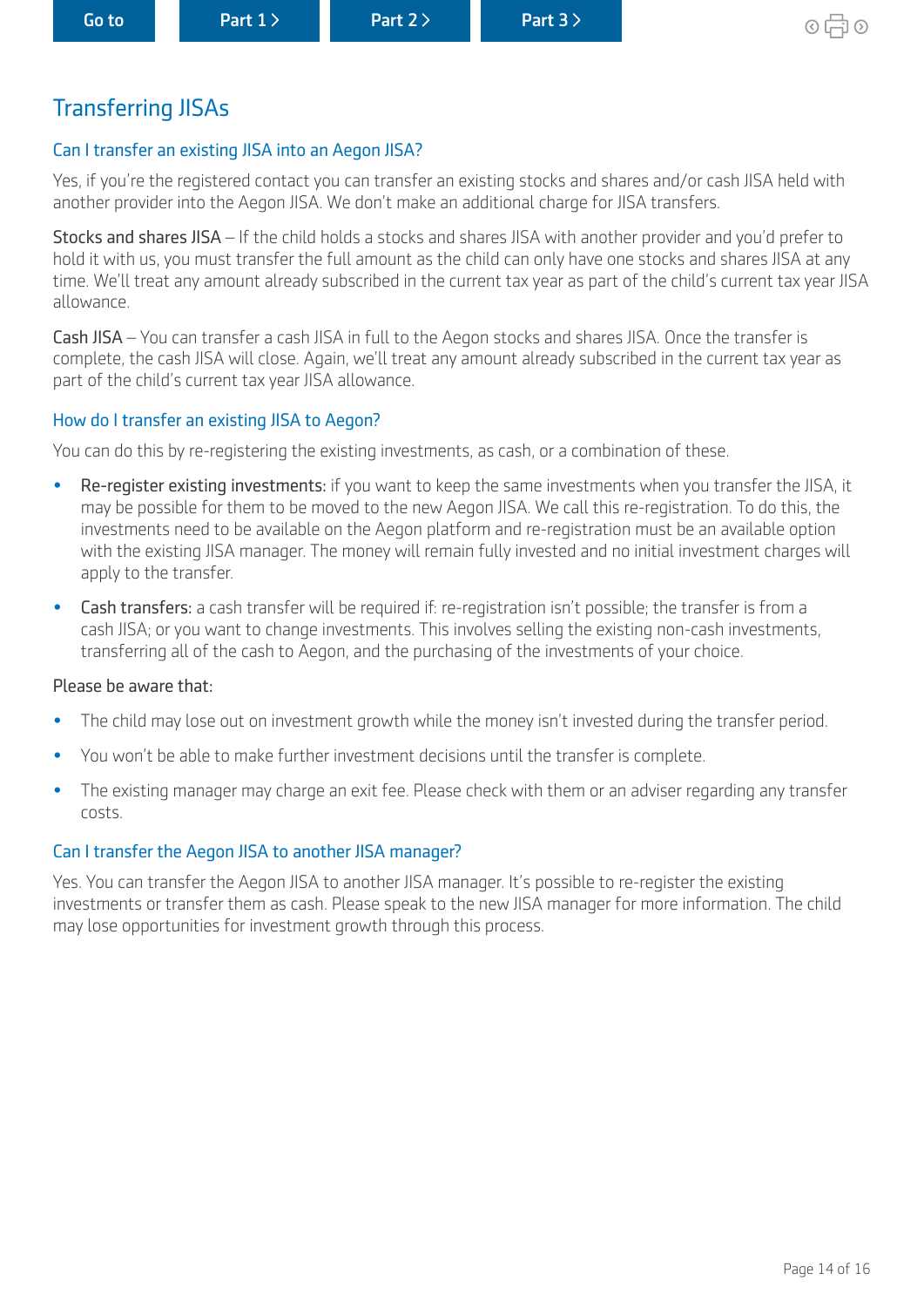## <span id="page-14-0"></span>Other important information

#### If I change my mind, can I cancel?

Yes, you have 30 days from the date you receive the product documents to cancel. This will be the later of:

- Two days (excluding Sundays) after we post out the contract note.
- The date you receive the confrmation of application into the document library. We'll tell you if a diferent cancellation period applies to you.

#### How do I cancel?

If you want to cancel, we need to receive a signed letter instructing us that you'd like to cancel at the following address: Aegon Cofunds Administration, Sunderland SR43 4DN.

Provided you cancel within the 30-day period, subject to the conditions below, any cash, ongoing adviser charge that we have not paid to your adviser, and any Aegon Platform annual charge will be returned to you. We'll let you know if we've paid out an ongoing adviser charge and you can contact your adviser regarding this.

#### Please note:

- If the value of the investment falls between the date the money was invested and the date Aegon receives your instruction to cancel, you may receive back less than the amount invested.
- If the value of the chosen investment rises between these two dates, you'll only receive back the amount invested.
- We pay interest on cash held in the cash facility but you'll only get back the value remaining after we account for any applicable payments detailed above.
- One-off adviser fees requested at or around the time of the original investment won't be returned to you when they have already been paid to your adviser - please contact your adviser to arrange refund of one-off fees.

Before sending the money, Aegon may need to carry out additional security checks and make sure all payments have been cleared, which may delay payment.

#### After 30 days

You won't be able to cancel outside the 30-day period, and the investment will be subject to the risks detailed in this document and the KIID(s), factsheets and prospectuses for the investment(s) you've chosen.

#### Cancelling JISA and CTF transfers

The 30-day period also applies to JISA and CTF transfer requests. Provided you cancel within the 30-day period, you may choose to transfer the JISA or CTF back to the previous provider (if they're willing to accept it), or transfer to another provider.

#### **Complaints**

If you wish to complain about any aspects of the service you've received, please refer to the [How do I make a](#page-6-0)  [complaint](#page-6-0) section.

Making a complaint to Aegon or the Financial Ombudsman Service won't affect your legal rights.